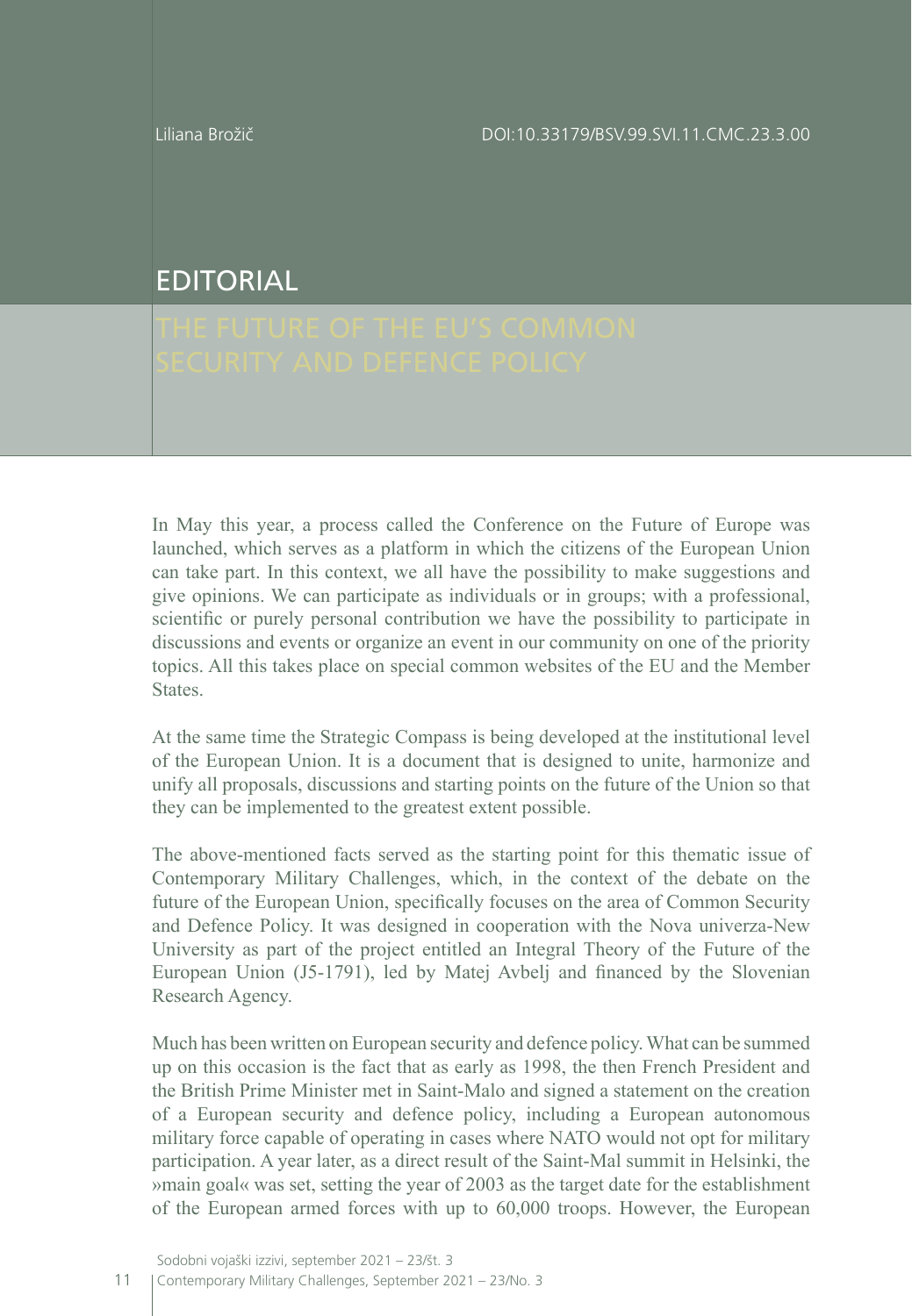Union has still not reached this main goal. It was again revived by the EU Global Strategy in 2016 with some new approaches to old challenges. Consequently, some of the better known activities that were formed as its result include the European Defence Fund, Permanent Structured Cooperation, Coordinated Annual Review on Defence and others.

The debate on the future of the Union's common security and defence policy is mostly determined by the changes in the international security environment that affect the European Union and the events in and around it. The analysis of security threats and the risks associated with them represent the first step in creating a future strategic framework, to be defined by the debaters at national levels and coordinated at the European level. The key achievements will include coordinated agreements in the field of achieving the »main goal« of 2003, namely the European Union as an independent actor in the field of security and defence. It is expected to have more geopolitical power, which, as Josep Borrel, High Representative of the European Union for Foreign Affairs and Security Policy, put it in 2019, will »also know how to use the language of power«. The path to this goal will by no means be easy. Coordination between the 27 members in the field of security and defence is a demanding process. In addition, it needs to be properly positioned in relation to NATO's strategic security partner. However, its placement in the defence planning process of the Member States will be the most demanding and important.

The Republic of Slovenia is chairing the Council of the European Union at a time of important changes for the Union, which may be decisive in the future. With this thematic issue of the Contemporary Military Challenges, we want to add to Slovenia's contribution in this process.

**Igor Senčar** writes about the importance of the European Union's resilience in a cognitive sense. In the article *The cognitive aspects of Europe's security and defence challenges* he uses the case of Russia's annexation of Crimea to describe the development of a phenomenon that was collectively perceived, understood and learnt from. Modern European society, with its prosperity and high democratic standards, also has shortcomings that need to be acknowledged in order to increase societal resilience in the future.

One of the ways in which we could achieve greater power of the Union is the greater role of its community or its institutions. This is proposed by **Katarina Vatovec** in the article *The communitarization of the European Union's defence policy.* Changes have to be applied also in the way the decisions are made, including the voting method, which should be a majority one in order to increase the effectiveness of this policy.

In the article *European security and defence: a breakthrough or simply muddling through*, **Dick Zandee** notes that changes should be made in the EU security and defence. The long-standing agreement and coordination in this area, which is